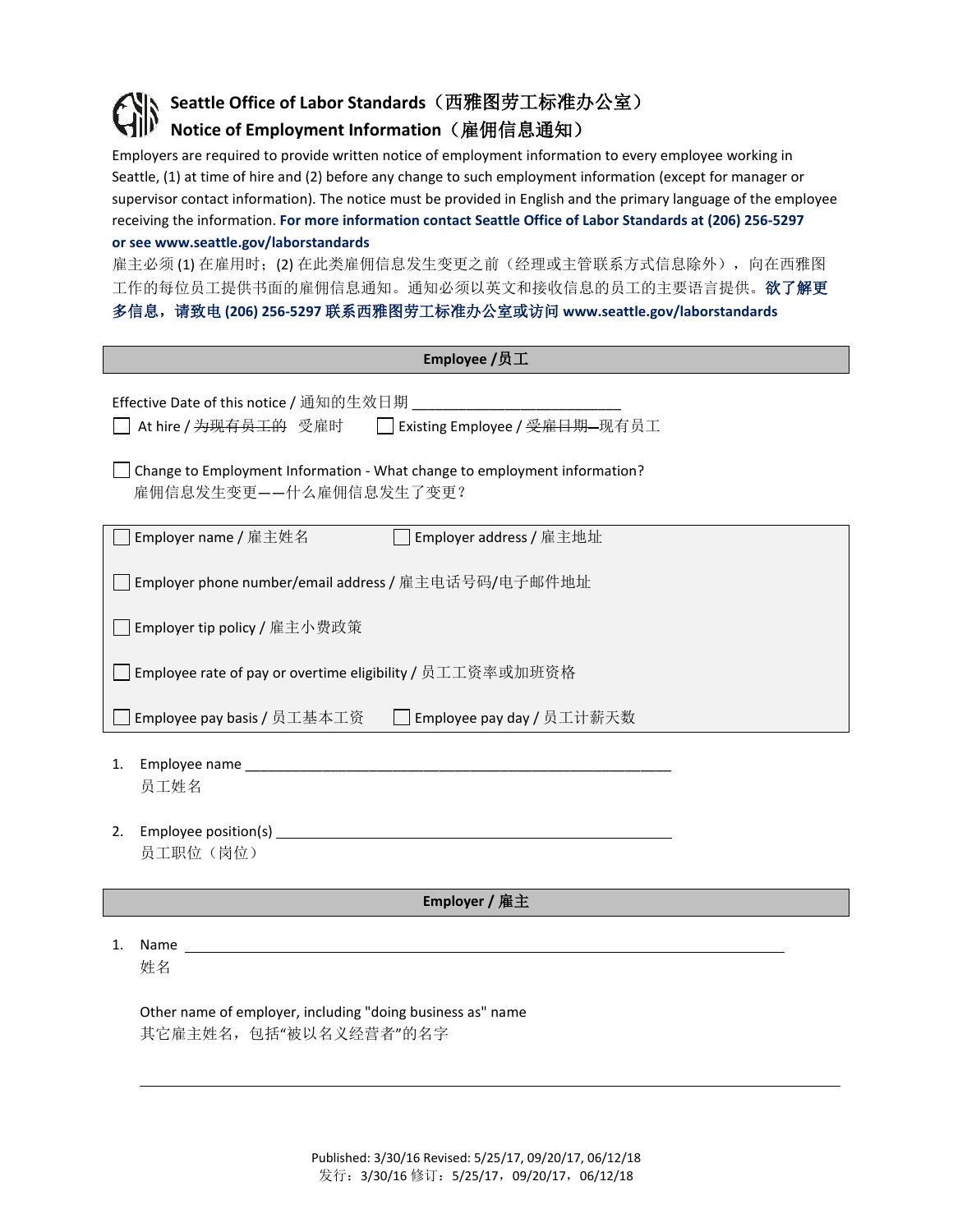| 2. | Physical address / 实 <del>际</del> 居住地址 |  |
|----|----------------------------------------|--|
|----|----------------------------------------|--|

|    | City / 市                                                                                                   |                                                                                                                      |                                                                                   |  |  |
|----|------------------------------------------------------------------------------------------------------------|----------------------------------------------------------------------------------------------------------------------|-----------------------------------------------------------------------------------|--|--|
|    | Mailing address / 邮寄地址                                                                                     | Same as physical address / 和 <del>实际</del> 居住地址相同                                                                    |                                                                                   |  |  |
|    | Street / 街                                                                                                 | <u> 1980 - Johann John Stein, marwolaeth a bhann an t-Amhainn an t-Amhainn an t-Amhainn an t-Amhainn an t-Amhain</u> |                                                                                   |  |  |
|    | City / 市                                                                                                   |                                                                                                                      |                                                                                   |  |  |
| 3. |                                                                                                            |                                                                                                                      |                                                                                   |  |  |
|    | 一般电话号码                                                                                                     |                                                                                                                      | 电子邮件                                                                              |  |  |
| 4. |                                                                                                            |                                                                                                                      |                                                                                   |  |  |
|    | 经理或主管姓名                                                                                                    |                                                                                                                      | 电话号码                                                                              |  |  |
| 5. |                                                                                                            |                                                                                                                      |                                                                                   |  |  |
|    | 经理或主管电子邮件                                                                                                  |                                                                                                                      |                                                                                   |  |  |
|    |                                                                                                            |                                                                                                                      | Employee Payment Information / 员工 <del>雇佣</del> 薪酬信息                              |  |  |
|    |                                                                                                            |                                                                                                                      |                                                                                   |  |  |
| 1. | 工资率或付薪方式(例如小时工资或年薪)                                                                                        |                                                                                                                      |                                                                                   |  |  |
| 2. | Overtime eligibility - "Overtime eligible" means employers must pay 1.5x the regular rate of pay for hours |                                                                                                                      |                                                                                   |  |  |
|    | worked in excess of 40 hours in a workweek.<br>加班资格--"加班资格"指员工每周工作超过40小时的工作小时数雇主必须付正常工资1.5倍。               |                                                                                                                      |                                                                                   |  |  |
|    |                                                                                                            |                                                                                                                      |                                                                                   |  |  |
|    | Overtime eligible / 加班资格                                                                                   |                                                                                                                      | Not overtime eligible / 非加班资格                                                     |  |  |
|    |                                                                                                            |                                                                                                                      |                                                                                   |  |  |
|    |                                                                                                            |                                                                                                                      |                                                                                   |  |  |
|    | Pay basis - check box / 基本工资——勾选框                                                                          |                                                                                                                      |                                                                                   |  |  |
|    | Hour /小时                                                                                                   |                                                                                                                      | Week / 周                                                                          |  |  |
|    | Day / $\overline{\mathcal{F}}$                                                                             |                                                                                                                      | Commission (overtime eligible) / <del>回扣</del> 佣金 (加班资格)                          |  |  |
|    | Piece rate/ 计件工资                                                                                           |                                                                                                                      | Commission (overtime exempt) / <del>回扣</del> 佣金(加班豁免)                             |  |  |
|    | Non-discretionary Bonus / 非酌情奖金                                                                            |                                                                                                                      | Salary (overtime eligible) / 工资(加班资格)                                             |  |  |
| 3. | Discretionary Bonus / 酌情奖金<br>Shift / 班次                                                                   |                                                                                                                      | Salary (overtime exempt) / 工资 (加班豁免)<br>Other (please explain below) /其它 (请在下方说明) |  |  |